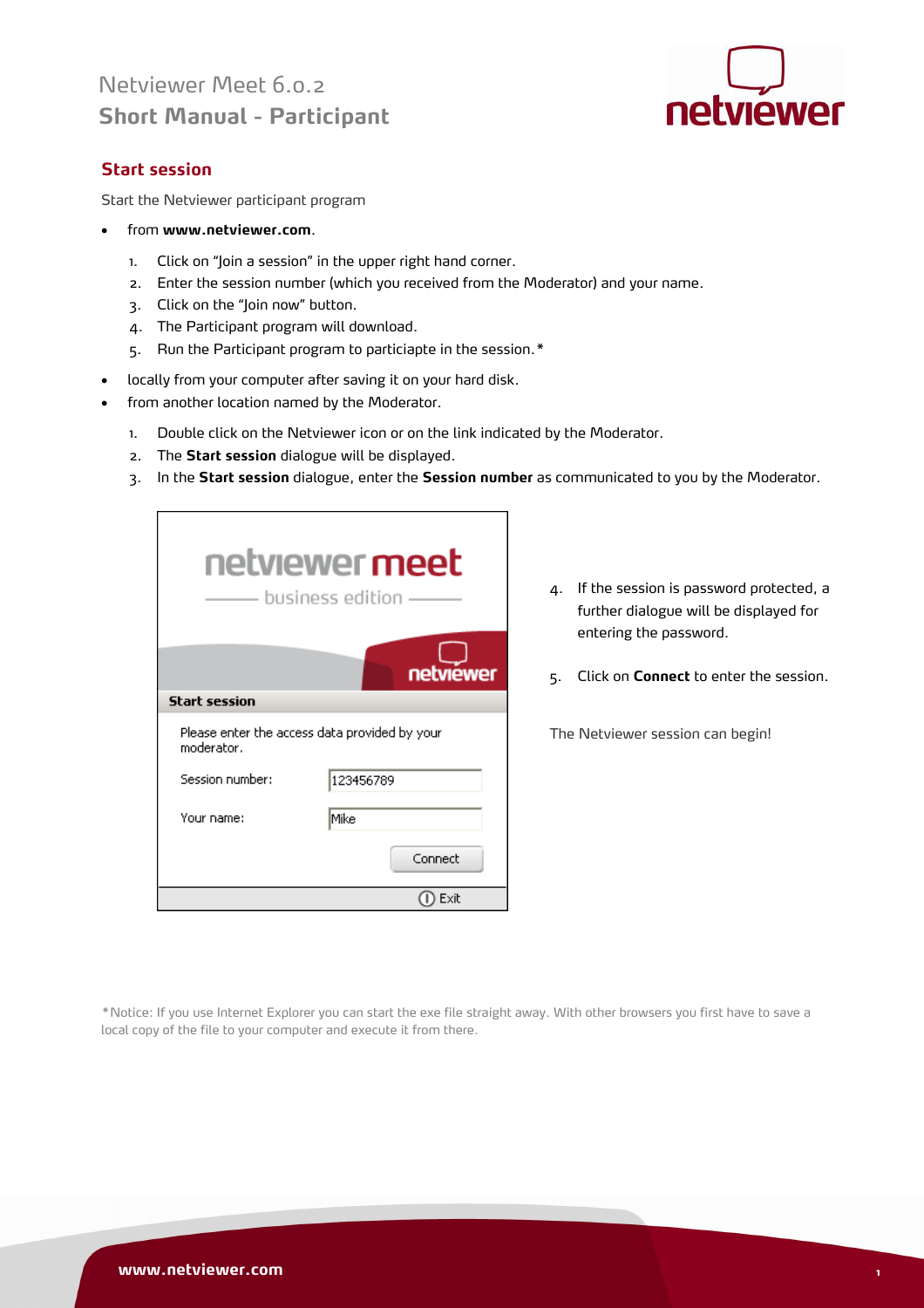

## **In watch mode**

As a participant you start in watch mode, i.e. you see a red-framed **Netviewer**  window containing the content of the Moderator's or another participant's screen.

Within the Netviewer window you can either use the **pointer** (without remote control) or the Moderator can hand over **remote control** to you. With remote control you have access to the approved applications, you can control the session partner's mouse cursor, and you can make file transfers by drag & drop.

On the right of the screen you can see the **clip**. Click on the clip to open the **control panel** and access the functions of Netviewer Meet.

# **Functions in the Netviewer Control panel**

The Control panel contains various trays that can be opened and closed. Control panel trays can be easily dragged away from the control panel, dropped anywhere on the screen, and resized as desired.

#### In the **Session** tray you can see…

|   | the status of screen transfer to the participants (grey/striped –<br>incomplete/reduced colour depth). |
|---|--------------------------------------------------------------------------------------------------------|
|   | who is in show mode—yourself, the Moderator, or another participant.                                   |
| N | who has received remote control over the displayed screen.                                             |
| ⊕ | whose voice and video signal is being transmitted (max. 6 participants)                                |
|   | select a variety of tools, such as:                                                                    |
|   | use emoticons in order to inform other session participants about your<br>$\bullet$                    |
|   | mood, your status, or your needs.                                                                      |
|   |                                                                                                        |
|   | rename yourself within Netviewer                                                                       |

Notice: The rights for displaying one's screen, remote control and speech are granted exclusively by the Moderator.

Would you like to transfer your own VoIP microphone signal to the session partners? Then right-click in the Netviewer window. A speech bubble (visible for all) will then appear with your name. The Moderator will now be able to grant you speech rights.